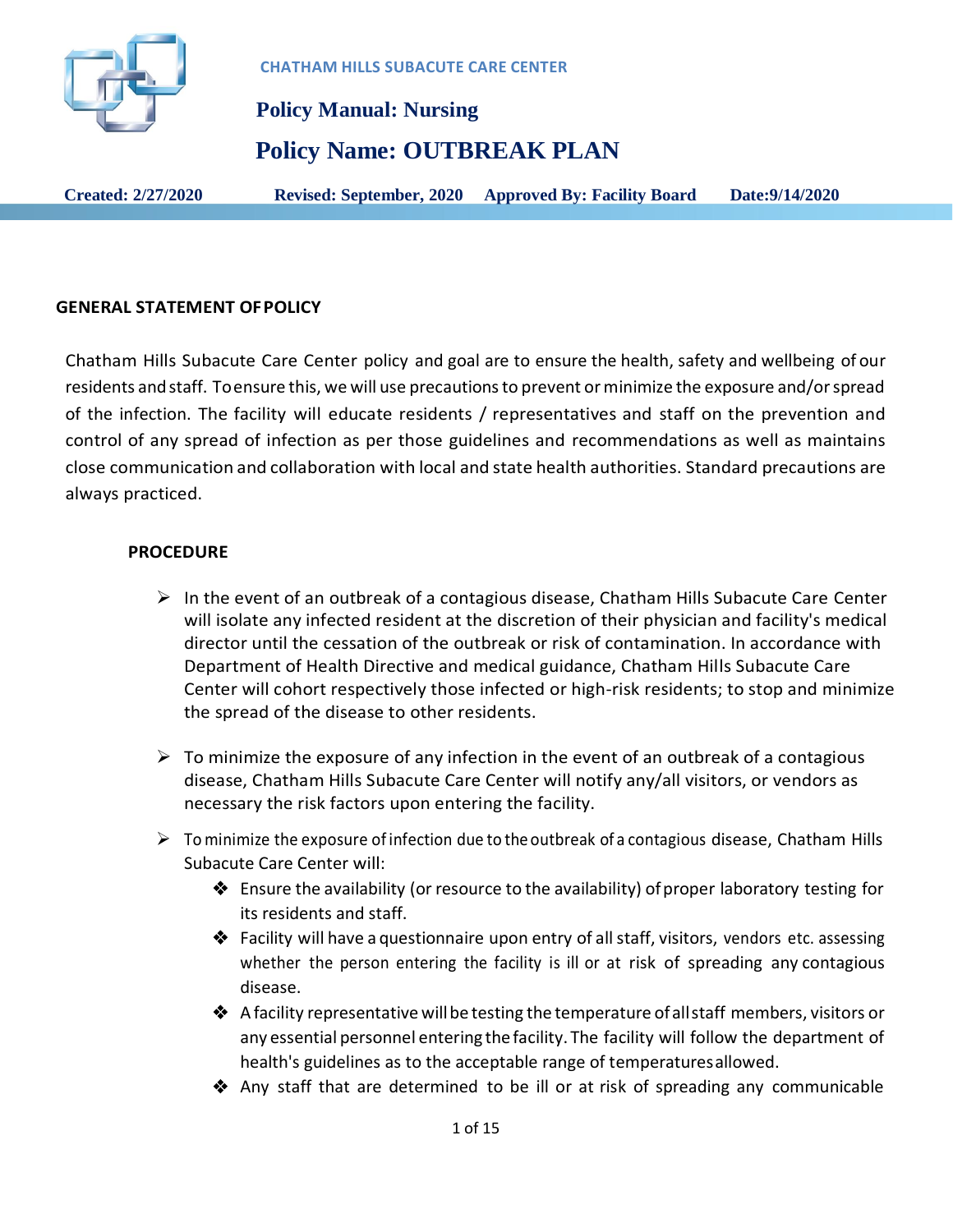

### **Policy Name: OUTBREAK PLAN**

**Created: 2/27/2020 Revised: September, 2020 Approved By: Facility Board Date:9/14/2020**

contagious disease, will not be allowed to present themselves inthe facility for their shift.

- Supplies to perform hand hygiene will be available to all residents/ visitors in common areas and in resident rooms.
- $\clubsuit$  Masks, gloves, gowns, and hand sanitizer will be available as appropriate for use. (See infection Control policies for guidance).
- $\triangle$  Visual alerts (signs, posters) will be posted at the entrance and in strategic places to provide residents and staff with instructions about respiratory and hand hygiene and cough etiquette.
- The Infection Preventionist / designee will monitor and manage all healthcare personnel. Staff who develop any disease outbreak symptoms will be:
	- Evaluated by the Infection Preventionist / designee to determine appropriateness of contact with residents.
	- ◆ Symptomatic staff will be sent home immediately

### **EDUCATION**

- $\triangleright$  The infection preventionist / designee will in collaboration with the medical director identify employee education required based on local, state, and federal guidance.
- $\triangleright$  The infection preventionist / designee will coordinate the identification and provision of education with the DON, Medical Director, and Administrator.
- $\triangleright$  The infection preventionist / designee will serve as the point of contact for the local, state, and federal agencies and will be responsible to keep up to date with changing guidance.
- $\triangleright$  The infection preventionist / designee will be responsible to re-educate or coordinate re-education of staff based on changing guidance from public health agencies and facility identified needs.
- $\triangleright$  Education will cover the following but not limited to:
	- ◆ Signs/Symptoms of the virus
	- Prevention of exposure and transmission of infectious agents specific to the current virus
	- ◆ Correct Handwashing with competency evaluation via direct observation
	- Types and use of PPE including correct donning, doffing, and proper disposal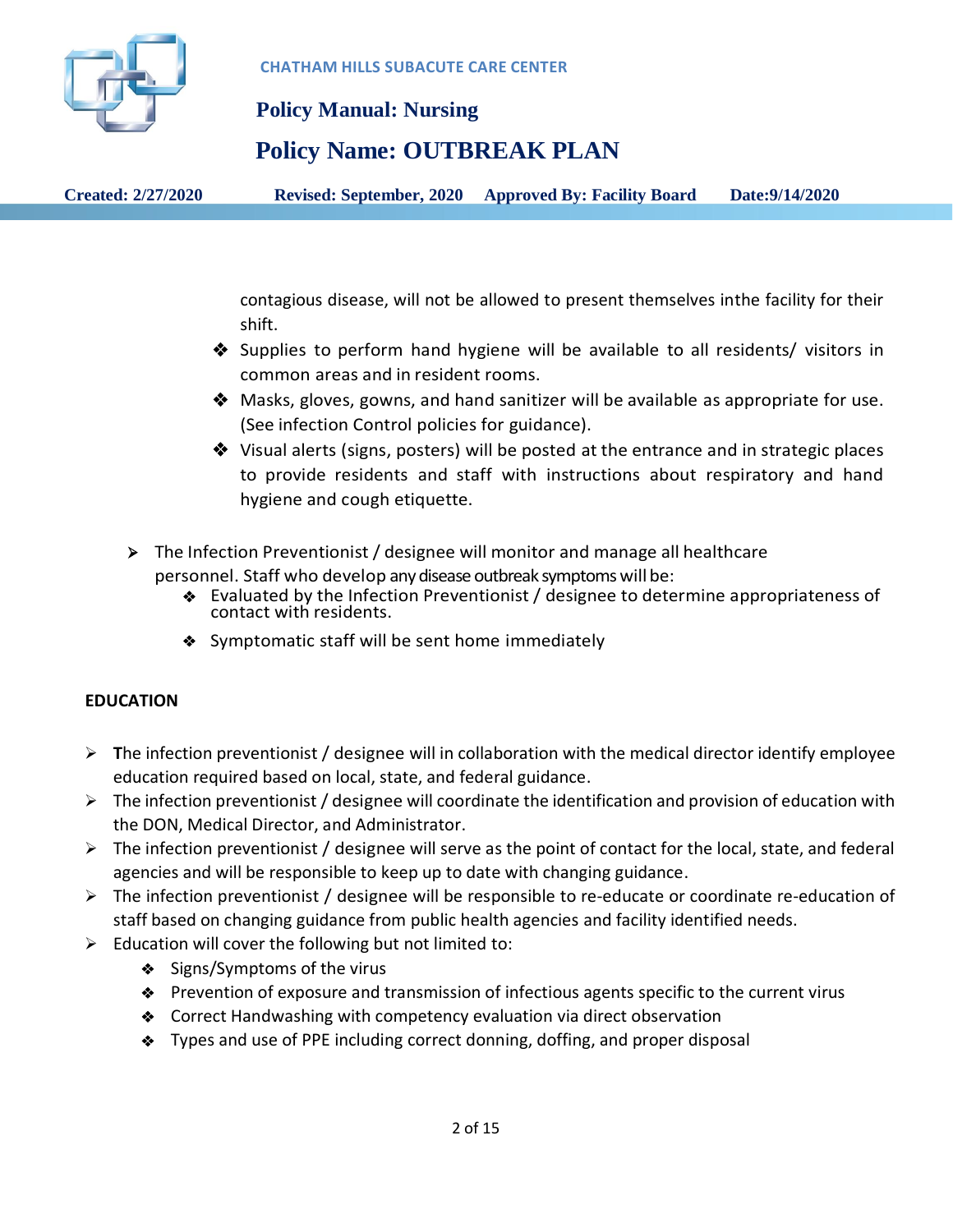

 **Policy Manual: Nursing**

### **Policy Name: OUTBREAK PLAN**

**Created: 2/27/2020 Revised: September, 2020 Approved By: Facility Board Date:9/14/2020**

- Preventing the transmission of the infectious agent in laundry; handling of soiled linens; dietary preparation of meals, using disposable products in affected zones; proper cleaning and disinfection from housekeeping; isolation guidelines when providing care
- ◆ Recognition of possible exposure and or symptoms
- Reporting protocol in the event any exposure of residents and staff
- ◆ Review of facility protocols on the infection
- $\triangleright$  Employees who will work with affected residents and in affected zones of the facility will receive additional education as follows:
	- Be medically cleared for fit testing to use N95 respirators and then be fit tested and trained in the use of the N95 respirator
	- Be medically cleared and trained in the use of an alternative respiratory protection device
	- ◆ Employees will be educated, trained on appropriate use of PPE prior to caring for a symptomatic or exposed resident to prevent contamination of clothing, skin, and the environment during the process of removing such equipment.
	- Not crossing between zones from areas of contamination to unaffected areas of the building

### **TESTING PLAN**

- $\triangleright$  Chatham Hills Subacute Care Center will carry out a COVID-19 testing plan for both all our staff and patients/residents who have previously not been tested or have tested negative. Residents who have previously tested positive will not be re-tested except symptomatic. Staff who previously tested positive over 90 days will be part of Chatham Hills Subacute Care Center weekly testing.
- $\triangleright$  The Plan may be amended from time to time to be consistent with the most current CDC and New Jersey Department of Health public health guidance.

### **TESTING PROCEDURES AND FREQUENCY**

 $\triangleright$  The Plan shall include a baseline test and one follow-up test as follows: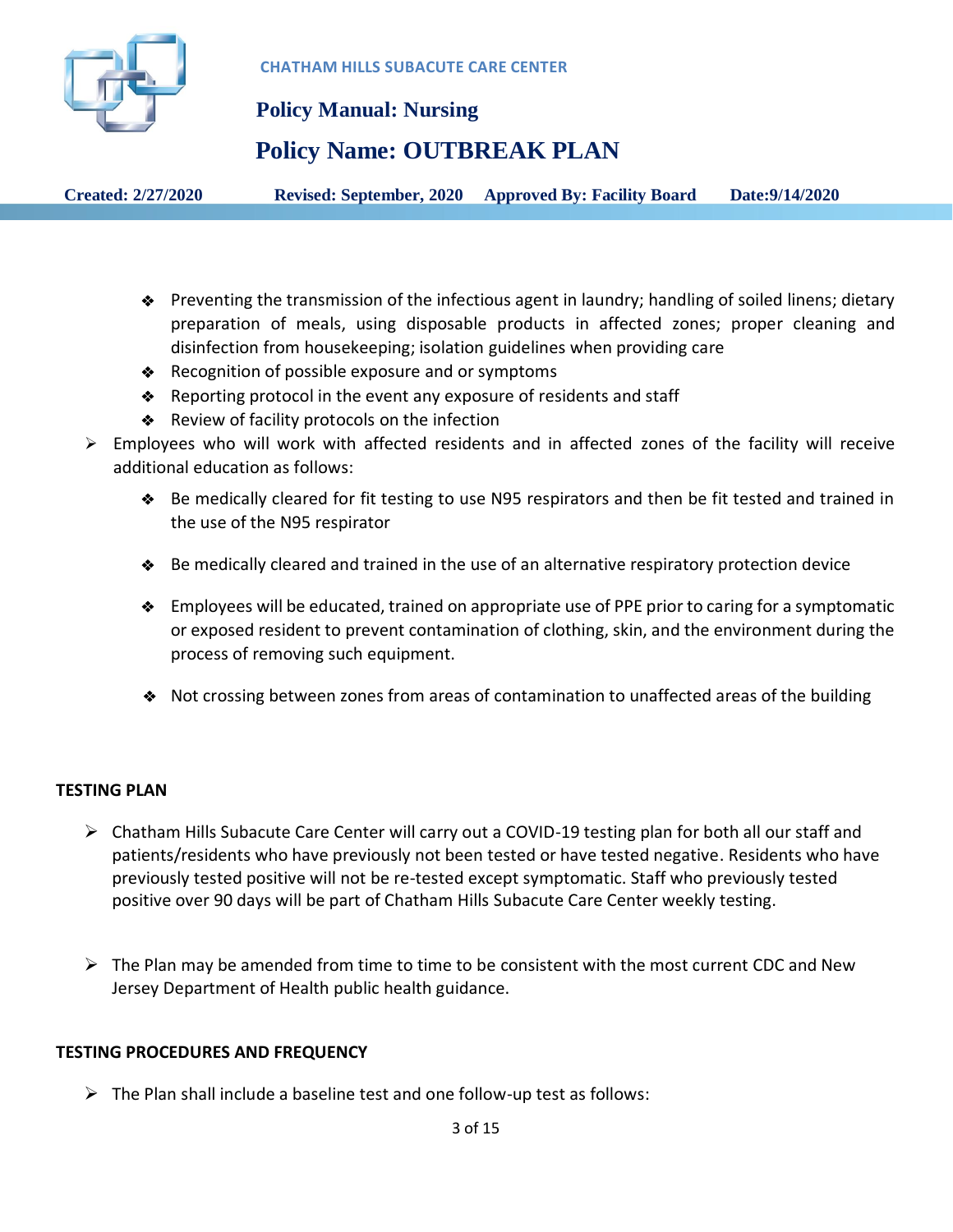

### **Policy Name: OUTBREAK PLAN**

**Created: 2/27/2020 Revised: September, 2020 Approved By: Facility Board Date:9/14/2020**

- Chatham Hills Subacute Care Center will carry out a COVID-19 testing for all our new staff member and new patients/residents.
- $\clubsuit$  New staff members will not assume duty without following the DOH guidance and directives.

### **STAFF CONSENT, EXCLUSION FROM WORK AND RETURN TO WORK POLICIES**

- $\triangleright$  Chatham Hills Subacute Care Center shall obtain a signed written authorization for release of laboratory test results to the facility so as to inform the facility's infection control and prevention strategies from individual Staff member prior to collection of a specimen from each individual Staff member. Any individual Staff member who refuses to sign such authorization shall be treated as if he/she tested positive for Covid-19.
- $\triangleright$  Staff who test positive for COVID-19 infection shall be excluded from working in Chatham Hills Subacute Care Center in accordance with CDC Guidelines: The "Guidance for COVID-19 Diagnosed and/or Exposed Healthcare Personnel." Staff who refuse to participate in COVID-19 testing, or refuse to authorize release of their testing results to Chatham Hills Subacute Care Center shall be excluded from working in the facility until such time as such staff undergoes testing and the results of such testing are disclosed to the LTC.
- Any individual Staff member who is excluded from work because they tested positive for COVID-19 may return to work in accordance with CDC/DOH recommendations as to timeframes and requirements.
- $\triangleright$  A list of staff members who have not undergone routine testing by will be shared with the staffing coordinator and all department heads, to ensure that no such staff members will be permitted to work until testing is completed.

### **PLAN FOR STAFFING SHORTAGE CREATED BY TESTING**

In the event of staffing shortage because of testing, Chatham Hills Subacute Care Center will utilize its emergency/pandemic staffing policy to provide for care and treatment of residents.

### **PROCEDURE:**

 $\triangleright$  All Employees in the facility will be notified of the decision to utilize emergency staffing strategies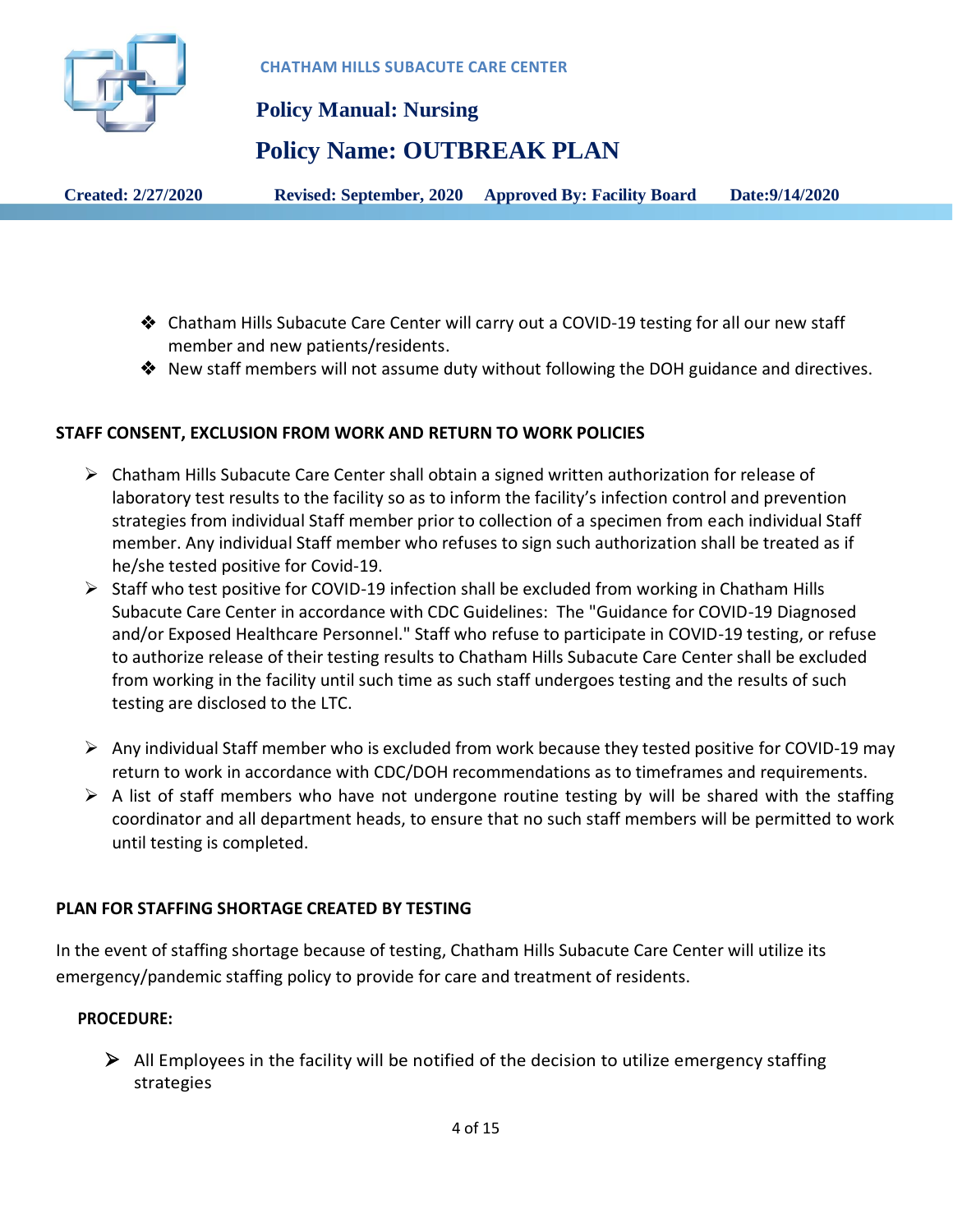

 **Policy Manual: Nursing**

# **Policy Name: OUTBREAK PLAN**

**Created: 2/27/2020 Revised: September, 2020 Approved By: Facility Board Date:9/14/2020**

- $\triangleright$  If the facility has difficulty with staffing the facility in an event of an emergency the following will take place:
- $\triangleright$  Staff will be cross trained to provide appropriate tasks:
	- Remove tasks from the nursing department that does not need to be completed by a CNA or licensed Nurse including but not limited to passing out water, answering call bells, passing out snacks and designate these tasks to alternate employees such as recreation or housekeeping.
	- Restorative nursing staff will assist on the unit as well as Rehab staff within the scope of their practice
	- Nursing Administration (DON, ADON, Unit Managers, Supervisors, MDS) may need to work on the units as needed
	- ◆ Social Services and Administration to assist on the units as necessary i.e. answering phone calls, call bells, passing out meal traysetc.
- $\triangleright$  Dietary may utilize paper goods to free staff to assist in other areas.
- $\triangleright$  Move residents to other units to consolidate and reduce the need for staffing
- $\triangleright$  Physician will review medications for need and reduce all unnecessary medications If possible, decrease medication pass to two times a day to decrease licensed nurse time

### **RESIDENT CONSENT**

- $\triangleright$  If a resident/patient refuses to undergo COVID-19 testing, then Chatham Hills Subacute Care Center shall treat the individual as a Person Under Investigation, make a notation in the resident's chart, notify any authorized family members or legal representatives of this decision and continue to check temperature on the resident at least twice per day.
- $\triangleright$  Onset of temperature or other symptoms consistent with COVID-19 will require immediate cohorting in accordance with the Outbreak Response Plan.
- $\triangleright$  At any time, the resident may rescind their decision not to be tested.

### **TESTING**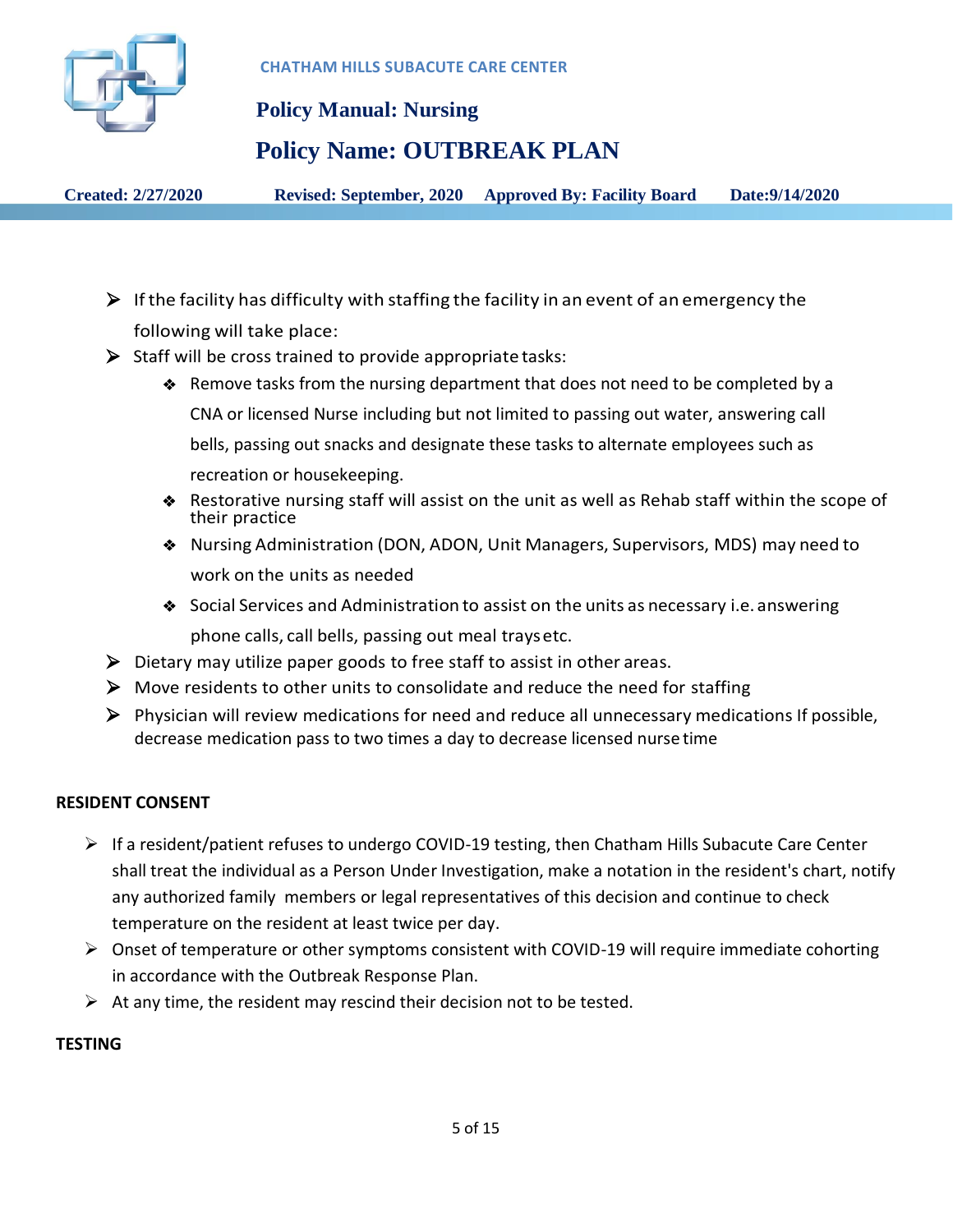

 **Policy Manual: Nursing Policy Name: OUTBREAK PLAN**

**Created: 2/27/2020 Revised: September, 2020 Approved By: Facility Board Date:9/14/2020**

Specimen collection will be conducted by Acutis Diagnostics and Acculabs under contract with Chatham Hills Subacute Care Center. The administration of the test will be conducted by our RNs and LPNs or may be administered by Acutis or Acculabs Diagnostics staff, if available.

### **TEST RESULTS**

- $\triangleright$  Results for all baseline tests and retests relating to residents/patients shall be reported back to the Chatham Hills Subacute Care Center's Medical Director and his/her designee
- $\triangleright$  Results for Staff shall be reported back to each individual Staff member and Chatham Hills Subacute Care Center administrator and his/her designee.

### **RESIDENTS/ FAMILY /STAFF Communication/Reporting Protocol**

- $\triangleright$  The facility will update residents, families, and staff within 24 hours of any change in the number of confirmed COVID-19 cases (staff or residents).
- $\triangleright$  Communication with families, and staff may be conducted via an effective and targeted platform (e.g. post, email listserv, virtual visits, facility hotline, conference call, robot-text), at a minimum on a weekly basis and will include information about cumulative outbreak data and actions taken by the facility to mitigate the spread of disease.
- $\triangleright$  Communication with residents will be through Resident Council, Daily notification to staff and resident via our overhead paging system.
- $\triangleright$  Signage will be posted on front door.
- $\triangleright$  The facility website will display:
	- The facility's Outbreak Plan
	- $\triangle$  A method of communication for residents and / or family members to utilize for urgent calls or complaints
	- $\clubsuit$  Weekly updates with the status of the facility and information about what is occurring at the facility, including menus, scheduled activities, etc.
- $\triangleright$  Line listings and data sheets will be submitted to the local and / or state DOH as directed by same.
- $\triangleright$  Reporting to the state on COVID-related data, PPE supply, and staffing will be completed per state requirements.
- $\triangleright$  Reporting to the CDC on COVID-related data, PPE supply, and staffing will be completed per CMS / state requirements.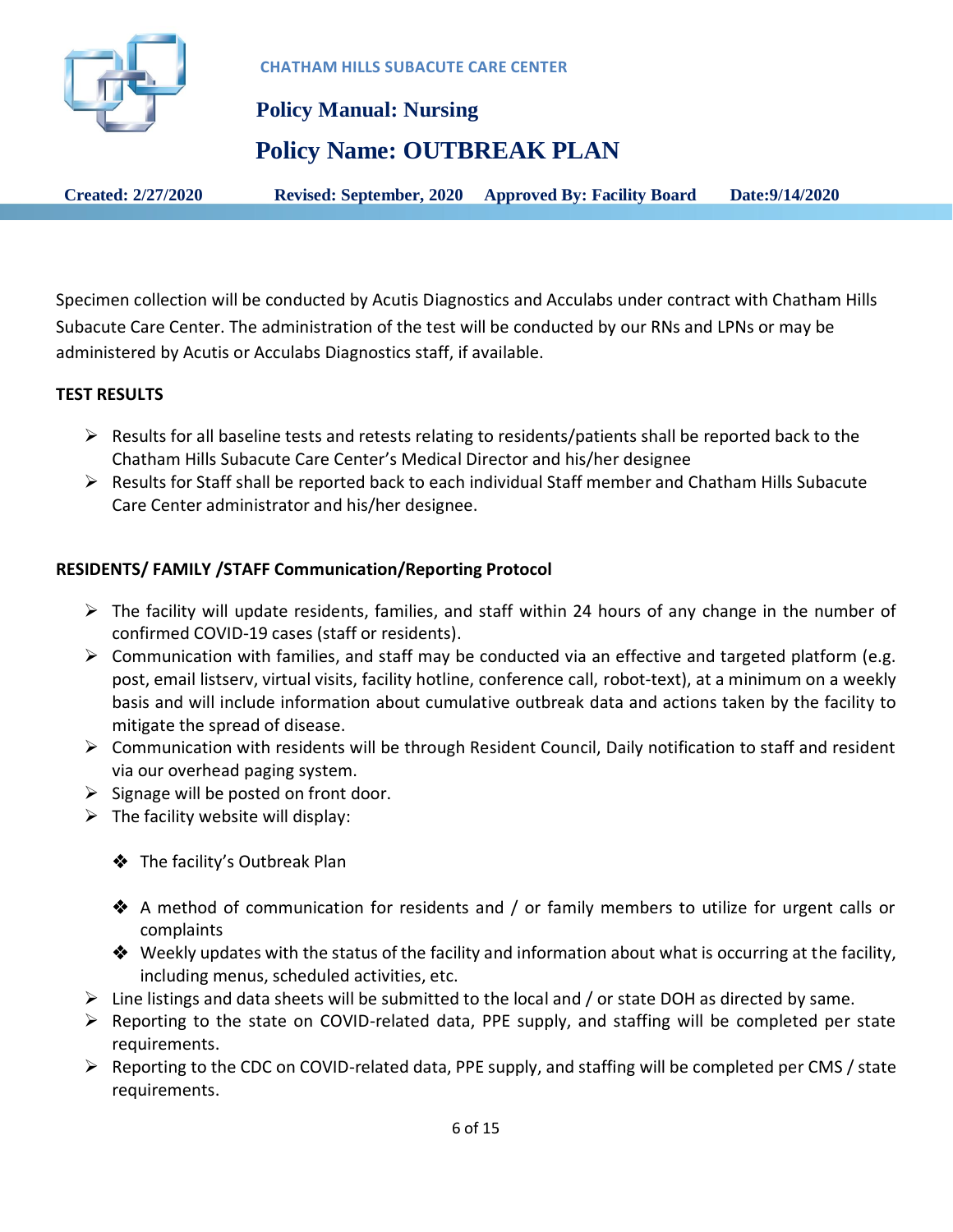

 **Policy Manual: Nursing Policy Name: OUTBREAK PLAN**

**Created: 2/27/2020 Revised: September, 2020 Approved By: Facility Board Date:9/14/2020**

### **POST-TESTING PROTOCOLS**

Post-testing protocols follows Chatham Hills Subacute Care Center's current policies related to cohorting of Residents according to their COVID status and decisions of when to discontinue a Resident's stay on a COVID positive unit.

### **COHORTING**

- $\triangleright$  Chatham Hills Subacute Care Center has three zones in ensuring the prevention of cross contamination of contagious diseases such as COVID- 19.
	- **Red Zone:** All residents/patients who are confirmed positive are in this zone on the North wing high side. Staff working on the affected unit will not rotate to other locations or units in the facility through the duration of the outbreak period whenever possible, defined as the period from identification of the first case through 14 days after the last case is asymptomatic. Droplet and contact precaution required.
	- **Yellow Zone:** All new/readmission, residents/patients requiring essential medical treatment outside of the facility such as hemodialysis, and residents/patients exposed to confirmed positive peers but are asymptomatic are cohorted respectively in this zone on the North wing low side. Droplet and contact precaution required.
	- **Green Zone:** Both north and south wings high sides will have residents/patients free from both positive and presumptive criterial. This is the healthy zone. Standard precaution required.
- $\triangleright$  Residents/patients can be moved to any of the three zones as reason arise based on CMS/NJ DOH requirement on isolation period of 10- 14 days followed by testing strategy requirement.
- Cohort Protocol of Affected Residents: If residents exhibit any signs or symptoms of a contagious disease, they will be cohorted as much as possible to prevent the spread of the disease.
	- All affected residents will be isolated following CDC transmission protocols based on the disease process which may include the following:
		- Contact precautions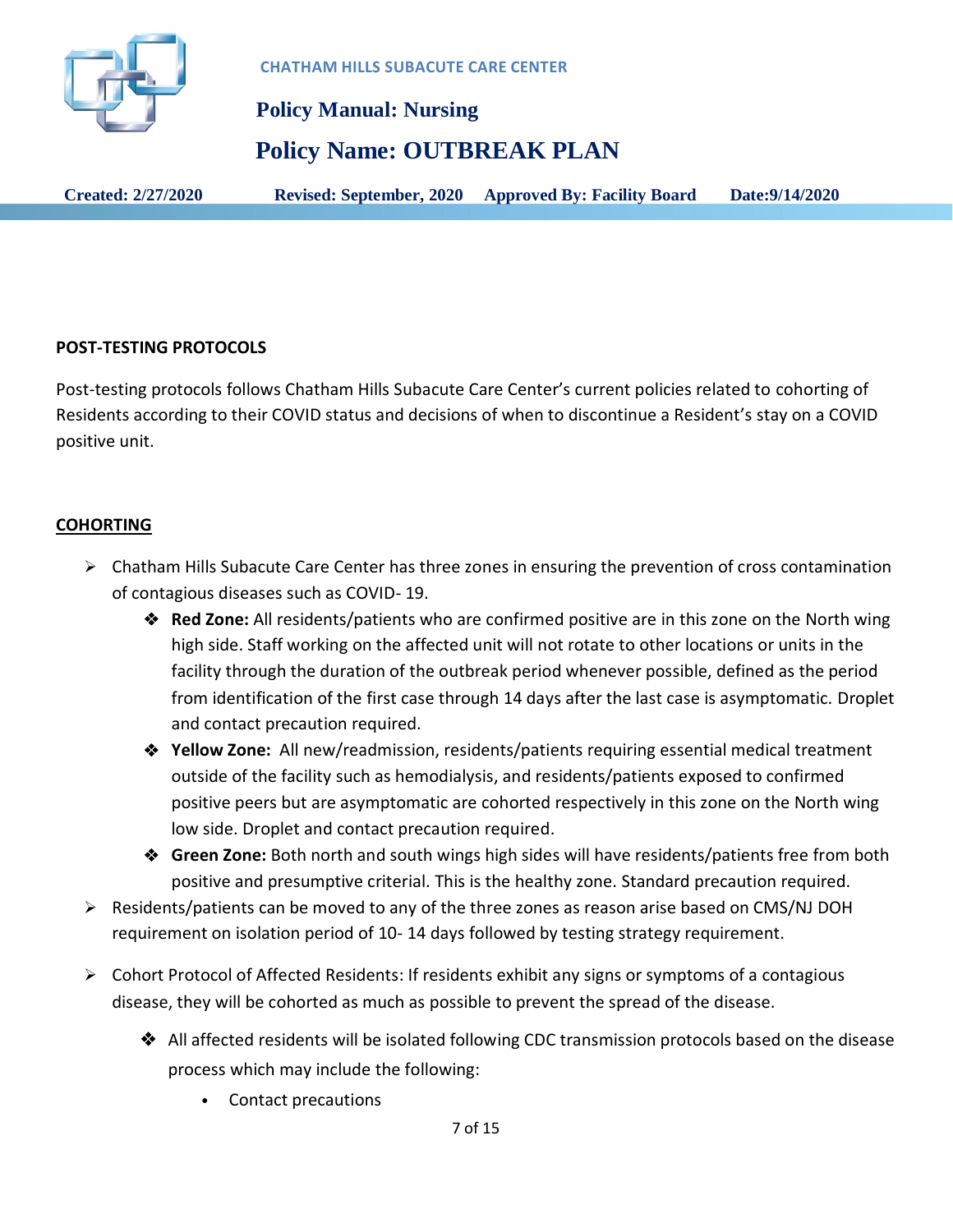

### **Policy Name: OUTBREAK PLAN**

**Created: 2/27/2020 Revised: September, 2020 Approved By: Facility Board Date:9/14/2020**

- Droplet precautions
- Airborne precautions
- COVID-19 transmission-based precautions
- $\hat{\mathbf{v}}$  The local health department will be notified of any individual diagnosed with a contagious disease.
- Chatham Hills Subacute Care Center will follow the Guidance of CDC and the state and local health department as appropriate to determine who and how-to cohort based on the disease process and exposure period.

### **STAFF PROTOCOL**

- Chatham Hills Subacute Care Center staff protocol outlines actions to take for employees prior to, during, and after a disease outbreak.
- $\triangleright$  Employee Monitoring:
	- All employees will be monitored for symptoms each day when they report to work
	- Employees are required to notify their supervisor of any potential exposure to the infectious agent from travel or through family exposure
- Management of Symptomatic Employees:
	- Any employee that develops symptoms of the disease process will be immediately sent home Any employee deemed potentially contagious will be sent home and will not be allowed to return to work until 10- 14 days after symptom onset and 24 hours after last symptom was resolved or according to CDC guidance if different
	- A line list of employees exposed to or exhibiting symptoms will be created and continued until the last case is resolved as directed by the local health department
- Management of Exposed Employees:
	- Any employee exposed to the virus will be tested as directed by the local health department
	- Asymptomatic employees will be allowed to return to work unless otherwise directed by local health department

### **VISITOR ACCESS**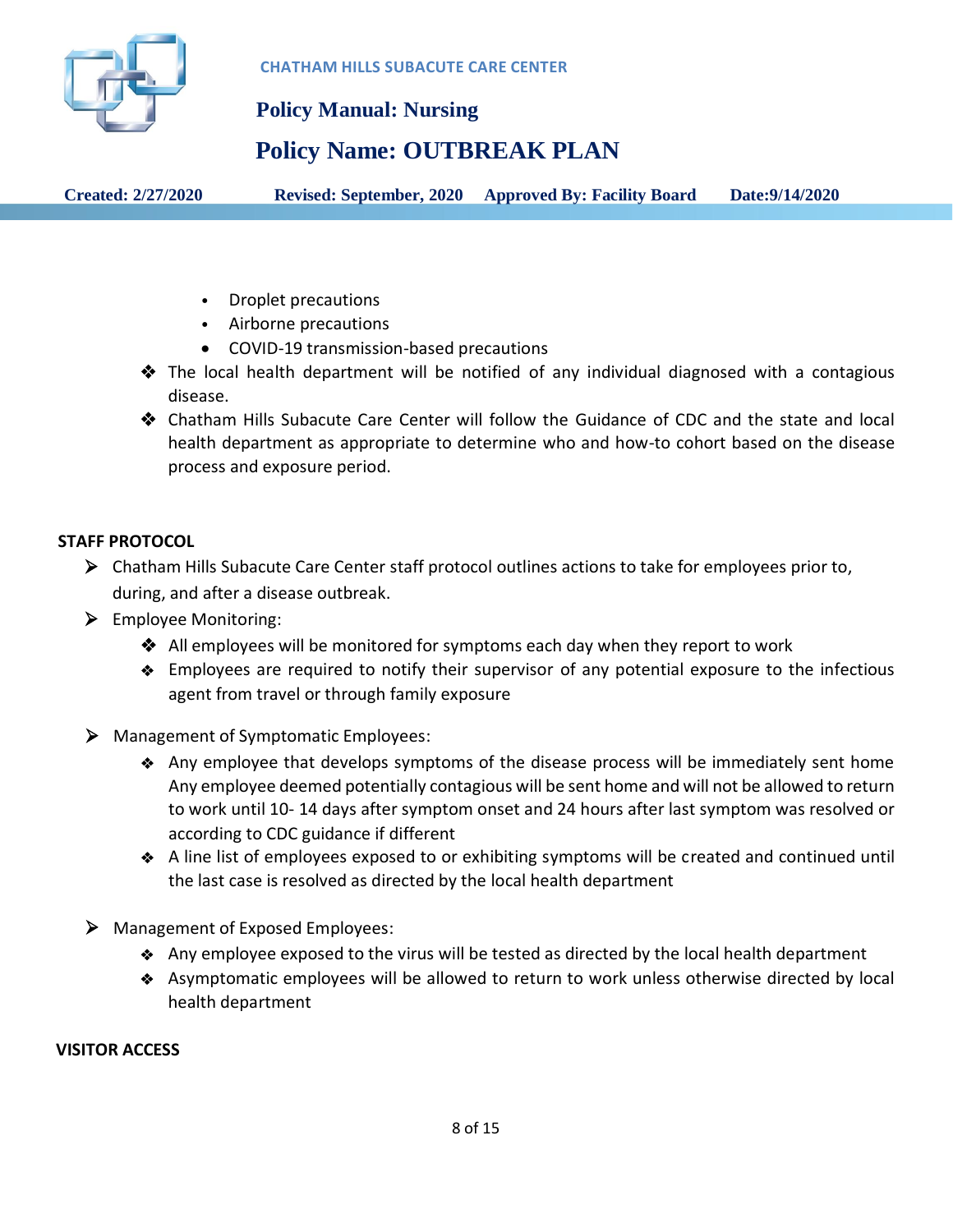

# **Policy Manual: Nursing**

### **Policy Name: OUTBREAK PLAN**

**Created: 2/27/2020 Revised: September, 2020 Approved By: Facility Board Date:9/14/2020**

- The Administrator, Director of Nursing, and Infection Preventionist/designee will manage visitor access and movement within the facility. Visitor restrictions may be considered at the discretion of the facility in conjunction with the guidelines provided by local and state health authorities.
- $\triangleright$  All visitors will be instructed to follow respiratory hygiene and cough etiquette precautions.
- $\triangleright$  Scheduled outdoor visitation as per state and local guidelines

### **VISITOR RESTRICTION**

- The facility will restrict visitation of all visitors and non-essential health care personnel, except for certain compassionate care situations, such as an end-of-life situation. In those cases, visitors will be limited to a specific room only.
- $\triangleright$  For individuals that enter in compassionate situations (e.g., end-of-life care), the facility will require visitors to perform hand hygiene and use Personal Protective Equipment (PPE), such as facemasks.
- $\triangleright$  Decisions about visitation during an end of life situation will be made on a case by case basis, which includes careful screening of the visitor (including clergy, bereavement counselors, etc.) for fever or respiratory symptoms. Those with symptoms of a respiratory infection (fever, cough, shortness of breath, or sore throat) will not be permitted to enter the facility at any time (even in end-of-life situations).
- Those visitors that are permitted, must wear a facemask while in the building and restrict their visit to the resident's room or other location designated by the facility (such as a dedicated area by an entrance of the building, if possible, for the visit to occur)
- Visitors will be reminded to frequently perform hand hygiene. Prior to entry to the facility, visitor will be instructed on:
	- $\triangleleft$  Hand Hygiene
	- ◆ Limiting surfaces touched
	- Use of PPE
	- Refrain from physical contact with residents and others in the facility, (practice social distancing by remaining 6 feet apart from others and not handshaking, hugging, etc.)

### **INFECTION PREVENTION & CONTROL**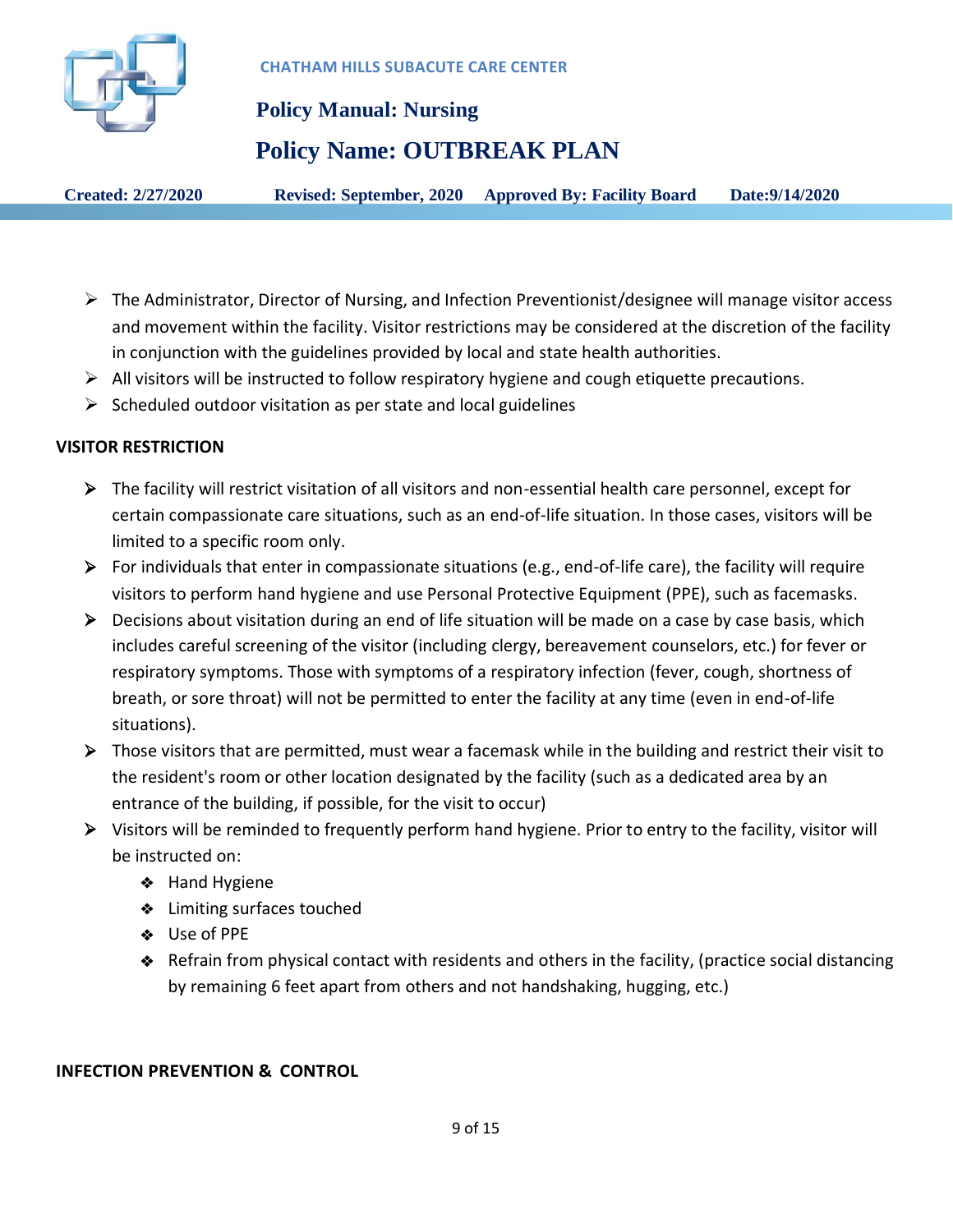

 **Policy Manual: Nursing**

# **Policy Name: OUTBREAK PLAN**

**Created: 2/27/2020 Revised: September, 2020 Approved By: Facility Board Date:9/14/2020**

- Standard Precautions *-* Standard Precautions assume that every person is potentially infected or colonized with a pathogen that could be transmitted in the health care setting. Elements of Standard Precautions that apply to patients with respiratory infections, including COVID-19:
	- ◆ Hand hygiene.
	- Use of personal protective equipment (e.g., gloves, masks, eyewear).
	- ◆ Respiratory hygiene / cough etiquette.
	- ◆ Sharps safety (engineering and work practice controls).
	- Safe injection practices (i.e., aseptic technique for parenteral medications).
	- Sterile instruments and devices.
	- ◆ Clean and disinfected environmental surfaces.
- $\triangleright$  Health care personnel who enter the room of a patient with known or suspected COVID-19 should adhere to Standards Precautions and use a facemask, gown, gloves, and eye protection. When available, N95 respirators (instead of facemasks) are preferred. Information about the recommended duration of Transmission-Based Precautions and the Guidance for Discontinuation of Transmission-Based Precautions are reflected in said policies.
- Hand Hygiene (refer to policy on Hand Hygiene)- Health care personnel should perform hand hygiene before and after all patient contact, contact with potentially infectious material, and before putting on and after removing PPE, including gloves. Hand hygiene after removing PPE is particularly important to remove any pathogens that might have been transferred to bare hands during the removal process. Health care personnel should perform hand hygiene by using ABHR (Alcohol Base Hand Rub) with 60- 95% alcohol or washing hands with soap and water for at least 20 seconds. If hands are visibly soiled, use soap and water before returning to ABHR.
- Personal Protective Equipment (PPE) Staff will use appropriate PPE in accordance with guidelines:
	- When to use PPE and
	- ◆ What PPE is necessary
	- Training including demonstration of an understanding of when to use PPE
	- How to properly don, use, and doff PPE in a manner to prevent self-contamination.
	- How to properly dispose of or disinfect and maintain PPE.
- $\triangleright$  For the duration of the COVID-19 outbreak, all staff should wear a facemask while in the facility. Full PPE should be worn per CDC guidelines for the care of any resident with known or suspected COVID-19 per CDC guidance on optimizing PPE. If COVID-19 transmission occurs in the facility, healthcare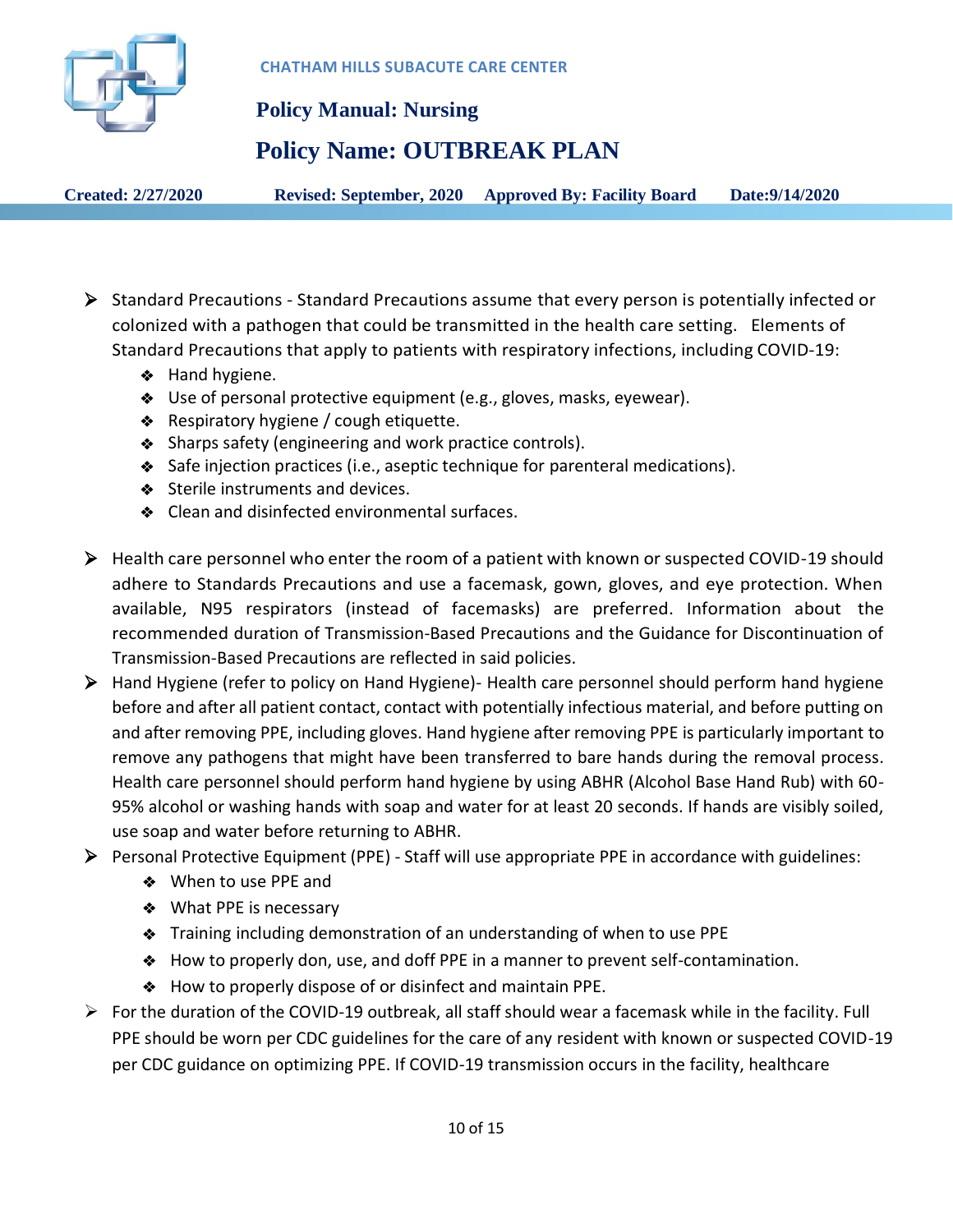

 **Policy Manual: Nursing**

# **Policy Name: OUTBREAK PLAN**

**Created: 2/27/2020 Revised: September, 2020 Approved By: Facility Board Date:9/14/2020**

personnel should wear full PPE for the care of all residents irrespective of COVID-19 diagnosis or symptoms on the affected unit.

- $\triangleright$  Any reusable PPE must be properly cleaned, decontaminated, and maintained after and between uses (refer to Personal Protective Equipment - Donning, Doffing & Extended Use)
- Supplies and equipment (PPE, ABHR, thermometers, pulse oximeters, soap, towels, etc.) will be monitored. The local and state OEM will be contacted to obtain additional needed supplies should additional supplies not readily obtained from vendors.

### **PREVENTION PROTOCOL**

- Review and update key contact lists of the following individuals for inclusion in the emergency plan binder:
	- Health care facilities with transfer agreements
	- Local health department
	- NJ State Department of Health- epidemiology
	- Hospital Infectious Disease contact
	- Vendors for supplies and food
- Inventory of all supplies, food, disposables, cleaning products, and equipment needs based on the disease process and order enough amounts
- Contact the local or NJ State health department for guidance if needed supplies are not available for purchase
- ◆ Post signage on all facility entrance doors regarding visitation
- Visitation restrictions in accordance with federal, state, and / or local DOH guidelines and have visitors sign in and complete a brief symptom questionnaire before being allowed to visit their family member in a nonrestricted area
- ◆ Coordinate for telephone, email, FaceTime visits rather than face to face
- Provide precise information regarding specific disease symptoms, handwashing, and use of PPE
- All employees who display any symptoms must be excluded from work and cannot return to work until asymptomatic for the required period based on the disease process
- All employees will be screened for symptoms each Shift when they report to work
- Ongoing staff education on handwashing and prevention techniques
- Frequent monitoring of CDC guidance at www.cdc.gov for specific disease process and update practices as recommended
- Stay in touch with the local health department for guidance and direction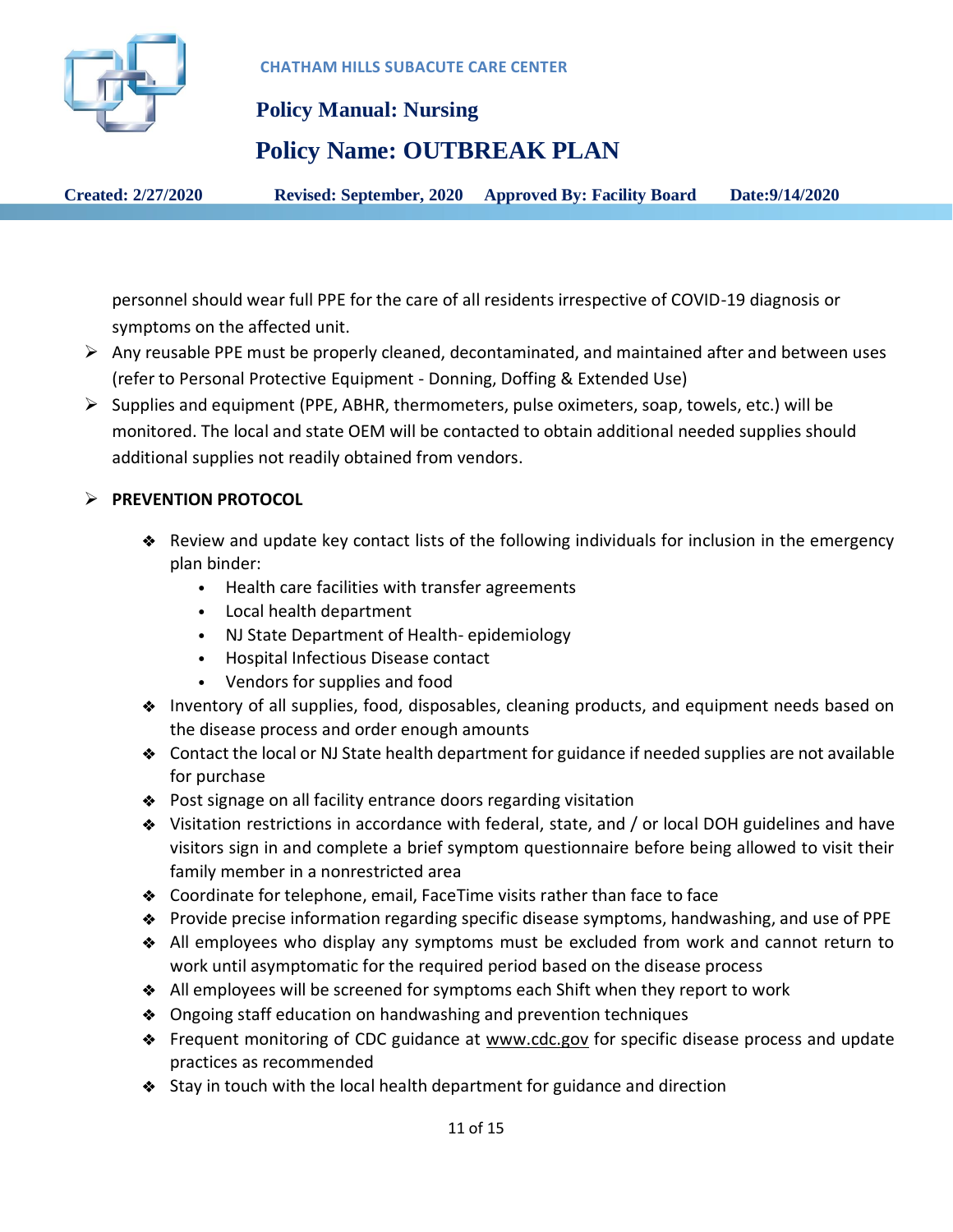

### **Policy Name: OUTBREAK PLAN**

**Created: 2/27/2020 Revised: September, 2020 Approved By: Facility Board Date:9/14/2020**

### **ENVIRONMENTAL PROTOCOL**

- Use dedicated or disposable medical equipment for a resident who is symptomatic and/or exposed. This may include BP cuff, individual glucometer, wheelchair etc. All dedicated equipment should be clearly labeled.
- All dedicated equipment will not be taken off any closed unit or moved to any unaffected sections of the facility and will be properly stored in the resident room or designated location.
- Non-dedicated, non-disposable medical equipment, such as a Hoyer or other lift, shower chair etc. used for symptomatic or exposed Residents must be cleaned and disinfected according to manufacturer's instructions and CDC guidelines between each affected resident.
- Non-dedicated non disposable equipment used for exposed or symptomatic residents will not be used for or by any unaffected residents.
- All non-dedicated non disposable equipment used for symptomatic or exposed individuals must remain in the appropriate cohort zone.
- Environmental cleaning and disinfection procedures will be followed consistently and correctly based on manufacturer instructions including using correct cleaning process and adhering to required drying times.
- Routine cleaning and disinfection procedures (e.g., using cleaners and water to pre-clean surfaces prior to applying an EPA-registered, hospital-grade disinfectant to frequently touched surfaces or objects for appropriate contact times as indicated on the product's label) are appropriate for COVID19, including those Resident-care areas in which aerosol-generating procedures are performed.
- ◆ Products with EPA-approved emerging viral pathogens claims are recommended for use against COVID19. These products can be identified by the following claim:
	- "[Product name] has demonstrated effectiveness against viruses like COVID19 on hard nonporous surfaces. Therefore, this product can be used against COVID19 when used in accordance with the directions for use against [name of supporting virus] on hard, nonporous surfaces."
	- This claim or a similar claim, will be made only through the following communications outlets: technical literature distributed exclusively to health care facilities, physicians, nurses and public health officials, "1-800" consumer information services, social media sites and company websites (non-label related). Specific claims for "COVID19" will not appear on the product or master label.
	- See additional information about EPA-approved emerging viral pathogens claims external icon.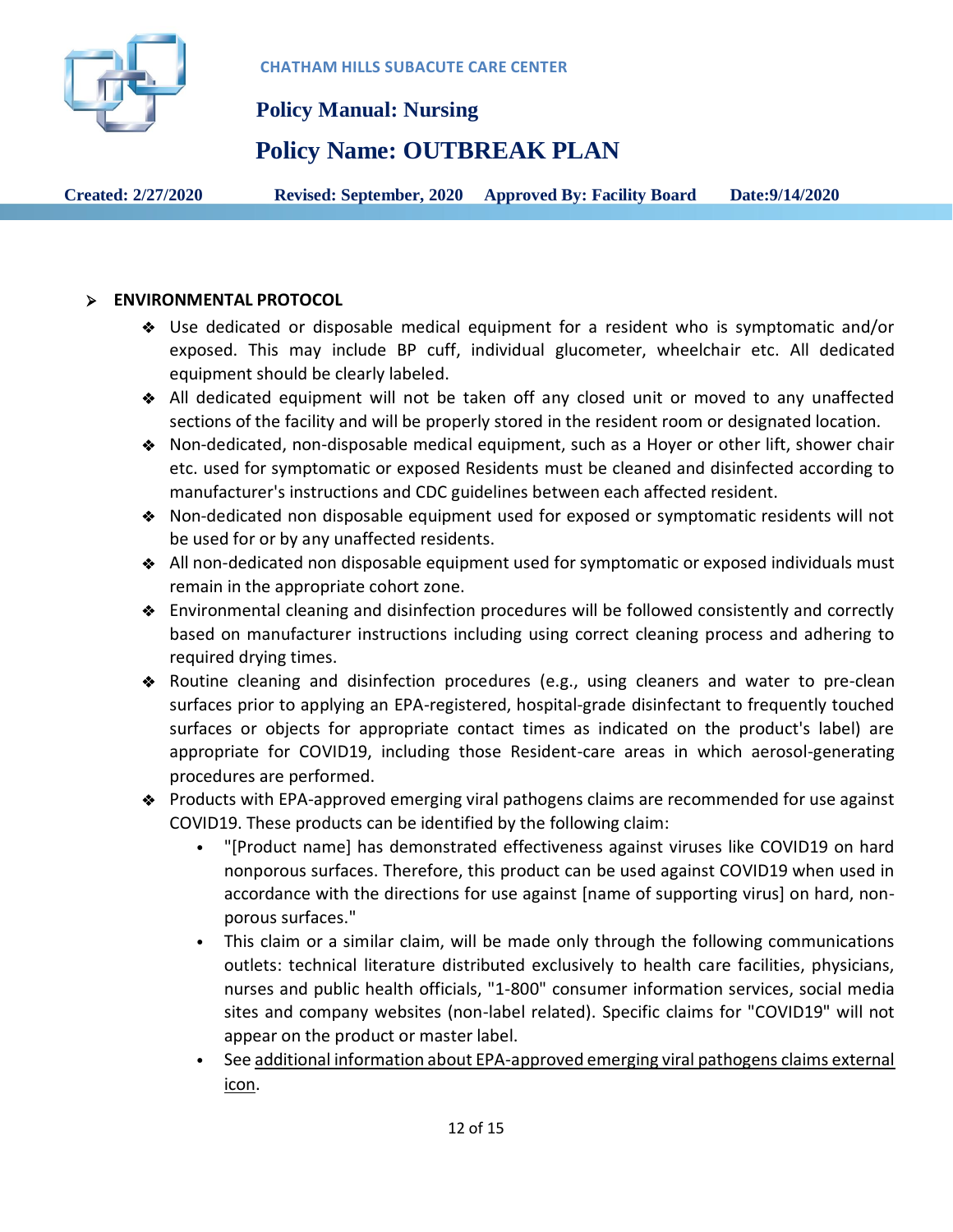

# **Policy Name: OUTBREAK PLAN**

**Created: 2/27/2020 Revised: September, 2020 Approved By: Facility Board Date:9/14/2020**

- 
- If there are no available EPA-registered products that have an approved emerging viral pathogen claim for COVID19, products with label claims against human coronaviruses should be used according to label instructions.
- Soiled linens from affected residents will be double bagged and placed in a designated outer bag and these linens will be washed after all other linens have been cleaned.
- Washers, dryers, and work surfaces will be cleaned and properly disinfected following the cleaning of soiled linens and personal items of affected residents has been completed.
- Laundry employees will receive training regarding the proper use of PPE and handwashing to prevent exposure and transmission of the virus to others including family members.
- Medical waste will be properly bagged in red labeled hazardous material bags and disposed of according to facility protocols.
- No food carts from the kitchen will cross the entrance threshold to any affected unit. All trays will be passed through the door to a staff member on the unit and placed on a cart on the unit for delivery to residents.
- Carts on the unit will be cleaned and disinfected after each meal. Unit carts will not be removed from the unit if there are active cases.
- Maintenance workers will not bring carts carrying equipment on and off the unit. Any equipment can be transferred to a dedicated unit cart and after use all equipment will be cleaned before removal from the unit.

### **HOUSEKEEPING PROTOCOL**

- Evaluate all cleaning products to be sure they meet CDC & EPA requirements for use with the designated disease. If using EPA-registered disinfectants or cleaning/disinfectant products with demonstrated (proven) viricidal claims against flu viruses, check the manufacturer's instructions on "spectrum of action" and method of use (dilution, contact time, etc.). If using a product labeled only for use as a dis infectant, remember that federal law requires those surfaces being treated to be cleaned first.
- Follow product cleaning instructions and allow product to remain on the surface for the recommended time or until dry
- Use trash cans and other disposal receptacles that are no touch as much as possible
- Do not rotate housekeeping staff who work on an affected unit to other locations within the facility
- Clean all high touch areas multiple times throughout the day including:
	- Doorknobs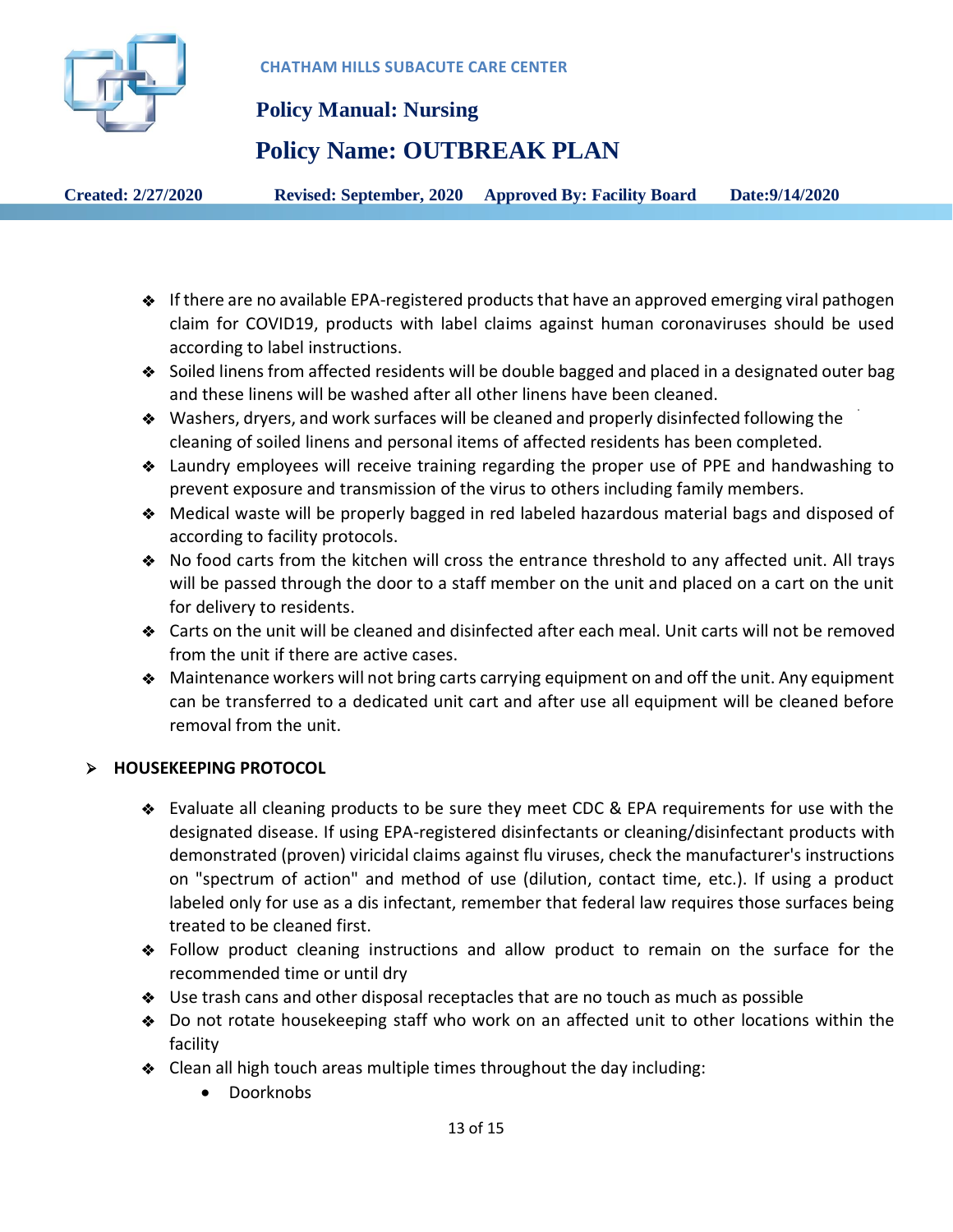

### **Policy Name: OUTBREAK PLAN**

**Created: 2/27/2020 Revised: September, 2020 Approved By: Facility Board Date:9/14/2020**

- Handrails
- Tray tables
- Furniture surfaces
- Light switches
- Bathroom faucet handles
- Appliance handles
- Remote controls
- Monitor all soap, paper towel, and hand sanitizer dispensers' and replenish as needed
- Double bag all trash from affected rooms and place in common collection point for pick up and disposal
- Wear all required PPE when cleaning affected rooms and dispose of PPE before leaving the room and wash hands
- ◆ Do not wear PPE in hallways or between rooms
- $\triangle$  Report any symptoms of the disease immediately to the nurse and your supervisor

### **LESSONS LEARNED FROM THE FRONT LINES**

- LESSONS LEARNED ABOUT FACILITIY AND CLINICAL TEAM PRECISE INFORMATION: Precise information is critical when managing any crisis. Clinicians and facilities need to ensure they constantly operate from the same database of clinical information
- LESSONS LEARNED ABOUT FACILITY DISASTER PLANS REGARDING COVID-19: Dangers and situations brought forth by the pandemic were addressed in a COVID-19 specific disaster plan. Policies, staffing planning, and clinician resources were updated to efficiently manage and respond to the pandemic.
- ESSONS LEARNED FROM CLINICIAN AND STAFF EXPOSURE

Initial concern about COVID-19 was that asymptomatic clinicians and staff would unintentionally spread the virus between facilities. Staff members and clinicians who had been working in multiple facilities would be assigned to one unit in a facility. Changing staffs and clinicians working areas minimized the chance of spreading the virus.